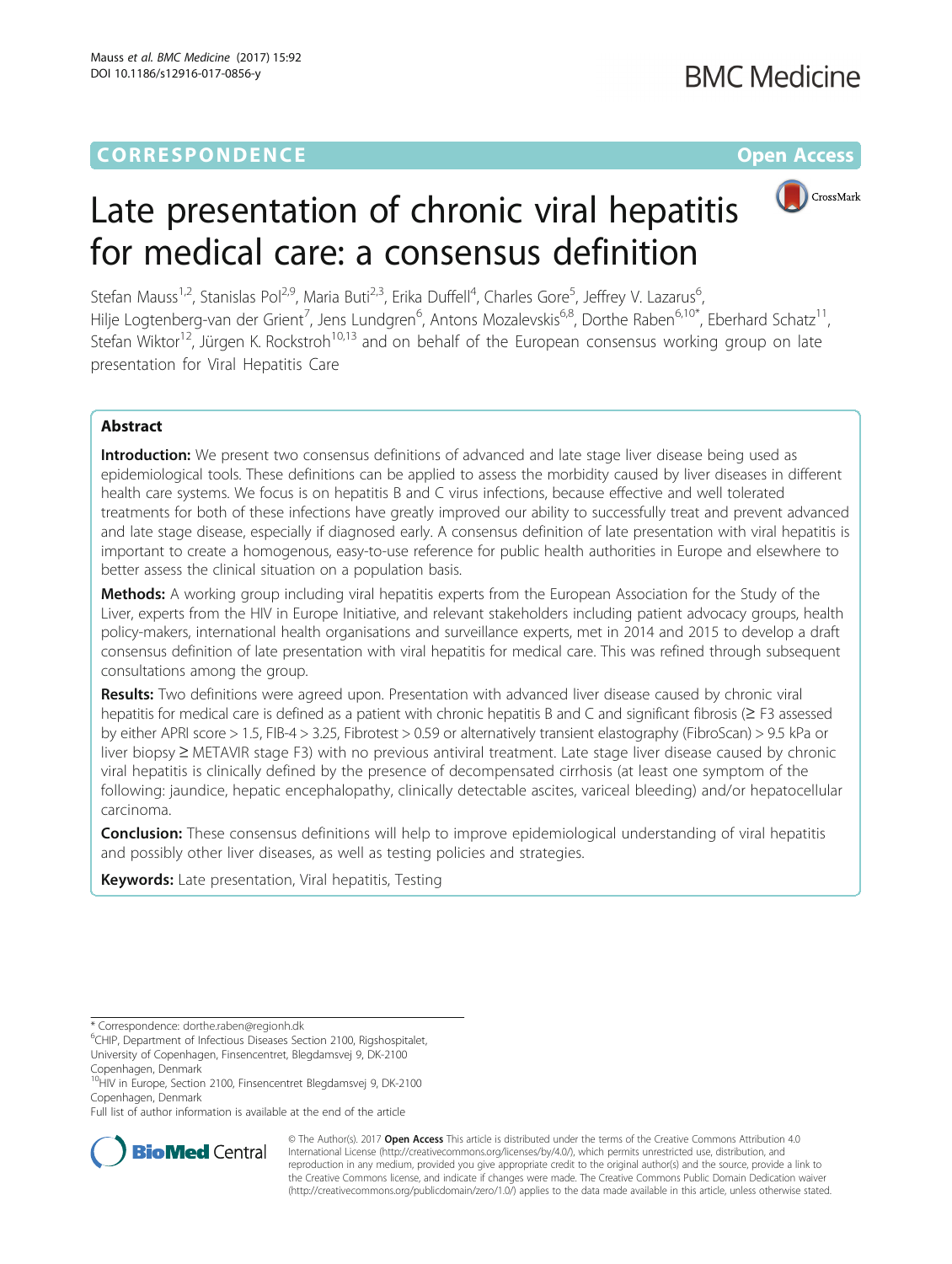#### Introduction

Over 13 million adults are living with hepatitis B, and 15 million with hepatitis C, in the World Health Organization (WHO) European Region [\[1](#page-3-0)–[4](#page-4-0)]. The prevalence of chronic hepatitis B virus (HBV) infection (commonly defined as the persistence of hepatitis B surface antigen for six months or more) and chronic hepatitis C virus (HCV) infection (as determined by the persistence of hepatitis C nucleic acid or HCV core antigen for more than six or  $12<sup>1</sup>$ months) ranges from 0.1% to 6% across Europe, with major differences between countries and population subgroups [[2](#page-4-0)–[4](#page-4-0)]. Chronic HBV and HCV infections may remain clinically silent for decades, and symptoms do occur at a late stage. Diagnosis in the absence of widespread screening programmes may therefore be based on signs of late stage liver disease such as hepatic decompensation, variceal bleeding or hepatocellular carcinoma.

Many people with chronic HBV and/or HCV infection are go undiagnosed [[5\]](#page-4-0). Of those already diagnosed, many are not necessarily linked to parts of the healthcare system that are able to provide comprehensive care (e.g. to accurately classify the extent of liver disease and provide treatment when indicated) [[6\]](#page-4-0). Consequently, a large (but undetermined) proportion of the chronically infected population enters comprehensive care only after developing liver disease-related clinical symptoms.

Effective and well tolerated treatments for both HBV and HCV infection have greatly improved our ability treat patients successfully, especially if they are diagnosed early [[7](#page-4-0)–[10](#page-4-0)]. In asymptomatic individuals, treatment is indicated for those at increased risk of symptomatic chronic liver disease, and those at risk of transmitting the infection. All patients with symptomatic disease should be treated. For many, treatment can prevent further progression of liver disease to liver cirrhosis, and can even revert existing liver fibrosis [\[7](#page-4-0), [8\]](#page-4-0).

In most European countries, it remains unknown as to what extent testing policies and strategies succeed in identifying the undiagnosed population during the course of their disease. The extent to which diagnosed patients are linked to and retained in sections of the healthcare system that are able to provide comprehensive care is also unknown.

To fully exploit the strategic use of treatment and to optimise its benefit, infected persons in need of treatment must enter comprehensive care before their liver disease progresses to considerable liver damage. Patients with advanced liver fibrosis may be considered as "late presenters". Of these, a subgroup of individuals with "late stage liver disease", such as decompensated liver cirrhosis, portal hypertension or hepatocellular carcinoma, can be further defined as a subgroup where there is indisputable evidence that earlier initiation of treatment would have provided significant benefit. These definitions will help quantify the proportion of cases missing timely diagnosis and treatment.

#### Method/process of developing a consensus definition of late presentation with viral hepatitis

In 2014, a group of viral hepatitis experts within the European Association for the Study of the Liver (EASL) and the HIV in Europe Initiative [[11\]](#page-4-0) formed a working group to develop a consensus definition of late presentation with viral hepatitis. Key stakeholders were invited to participate, including patient advocacy groups, health policy-makers, international health organisations, surveillance experts and medical experts. The consensusbuilding process involved all of the important constituencies in Europe involved in both treatment and surveillance of hepatitis. A series of teleconferences took place in 2014, in parallel with the organisation of the first HepHIV Conference in Barcelona in October 2014, where the first draft of the definition for late presentation was presented and discussed [[12](#page-4-0)]. Following the conference, key stakeholders were consulted on the proposed consensus definitions in a public hearing phase. The definitions were finally endorsed by the EASL governing board in September 2015.

#### Results

Two definitions relating to late presentation were agreed upon (Table [1\)](#page-2-0).

The term "late presentation for care" should be used to refer to HBV or HCV-infected people who enter care when substantial liver fibrosis is already present (i.e. they present with advanced liver disease). This implies that the time of HBV or HCV diagnosis is considered late, as "late presenters" have not been diagnosed earlier. In contrast, the term "presentation with late stage liver disease" should be reserved for the subgroup of these late presenters who are additionally at greater imminent risk of severe complications of liver disease or death. The term "presentation for care" means attendance at a healthcare facility that is able to monitor progression of chronic hepatitis B and C and associated liver disease and initiate appropriate medical care, including treatment.

#### **Discussion**

These consensus definitions may be considered for inclusion within countries' routine viral hepatitis surveillance systems. Investigations performed on the basis of a common definition will enable epidemiological data to be compared between countries and trends to be monitored over time.

For this purpose the definition of "presentation with advanced liver disease in patients with chronic hepatitis B and C" includes several different technical procedures to estimate the degree of liver fibrosis to improve its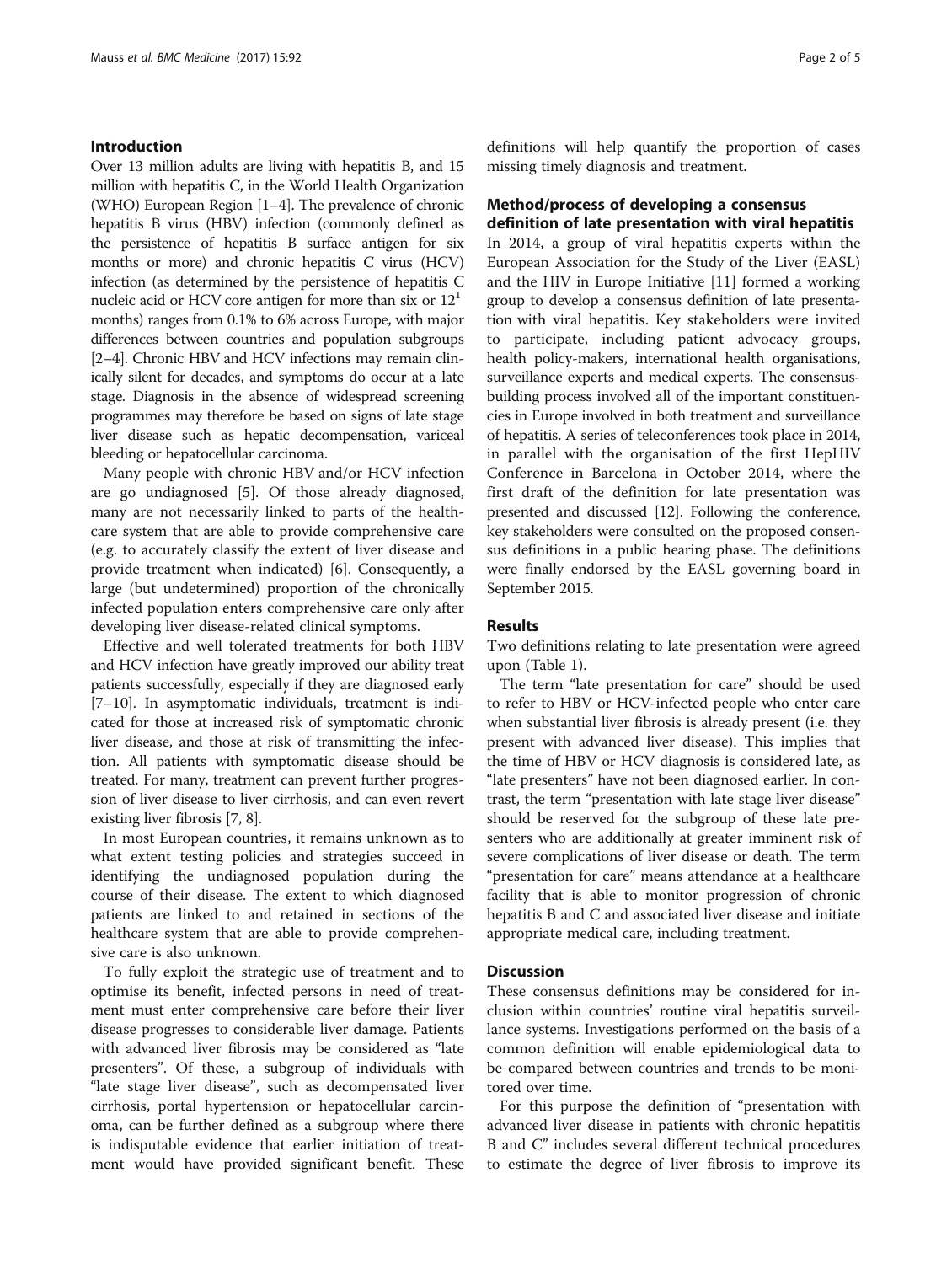<span id="page-2-0"></span>Table 1 Consensus definition of late presentation with chronic viral hepatitis for medical care

| Definition                                                                                            | Description                                                                                                                                                                                                                                                                                                                                                                                                        |
|-------------------------------------------------------------------------------------------------------|--------------------------------------------------------------------------------------------------------------------------------------------------------------------------------------------------------------------------------------------------------------------------------------------------------------------------------------------------------------------------------------------------------------------|
| Presentation with advanced liver<br>disease in untreated patients with<br>chronic hepatitis B and C   | A patient with chronic hepatitis B<br>or C and significant fibrosis assessed<br>by one of the following: serologic<br>fibrosis score $\geq$ F3 (assessed by APRI<br>score $> 1.5$ , FIB-4 $> 3.25$ , Fibrotest $>$<br>0.59 or alternatively a transient<br>elastography (FibroScan) > 9.5 kPa)<br>or liver biopsy ( $\geq$ METAVIR stage F3)<br>in patients with no previous antiviral<br>treatment <sup>a</sup> . |
| Presentation with late stage liver<br>disease in untreated patients with<br>chronic hepatitis B and C | Presence of at least one symptom<br>of decompensated cirrhosis<br>(jaundice, hepatic encephalopathy,<br>clinically detectable ascites, variceal<br>bleeding) and/or hepatocellular<br>carcinoma in patients with no<br>previous antiviral treatment <sup>b</sup> .                                                                                                                                                 |

<sup>a</sup>General comments: advanced liver disease in patients with chronic hepatitis B and C is a definition for capturing all cirrhotics and patients with pre-cirrhosis. On the basis of regular testing of the aspartate transaminase level (AST), alanine transaminase level (ALT), gamma glutamyl transferase level (GGT), cholesterol and platelet count, it is possible to calculate the aspartate transaminase to platelets radio index (APRI) as: APRI = (AST/upper limit of normal [ULN])/platelet (109/L) x 100), or to calculate the FIB-4 as FIB-4 = (age x AST) / (platelets x (sgr (ALT) or with more extensive laboratory assessments the commercially available Fibrotest. APRI and FIB-4 may have lower sensitivity and specifity in calculating advanced fibrosis and cirrhosis patients with chronic hepatitis B compared to chronic hepatitis C. The APRI score may not be reliable if a patient suffers from another condition that affects the platelet count (e.g. HIV infection, immune thrombopenia etc), and therefore transient elastography (e.g. FibroScan) is preferred. <sup>b</sup>In the absence of other explanatory factors/aetiologies aside HBV, HCV or HDV

practicality, which all have different sensitivities and specificities [\[13, 14](#page-4-0)]. In particular, the inclusion of APRI and FIB-4 should enable this definition to be used on a broad scale, and also in low-income countries. However, since the accuracy of APRI in assessing fibrosis in HBV infection has been challenged [[15\]](#page-4-0), APRI should only be used in chronic hepatitis B in the absence of other tools including FIB-4. Using a uniform cut-off for the recommended tests for chronic hepatitis B and C may lead to a loss in accuracy [\[15](#page-4-0)–[17\]](#page-4-0), but is in line with current WHO recommendations [\[9](#page-4-0), [10\]](#page-4-0). In addition, using the same cut-offs for chronic hepatitis B and C increases the practicality of this definition as a population-based tool.

The second definition of "presentation with late stage liver disease in patients with chronic hepatitis B and C" is based on clinical symptoms alone, with no need for sophisticated technology. This enables its use in any health care system. In some patients, particularly those with chronic hepatitis B, hepatocellular carcinoma may occur without cirrhosis, but usually after prolonged periods of chronic infection [[18\]](#page-4-0).

The two key indicators to be derived from using the two definitions of late presentation of patients for medical care with chronic hepatitis B and C within a population of new referrals are: 1) the proportion of referrals that fulfil either of these definitions, and 2) the

incidence of presenters with late stage liver disease in the population.

If the definitions are implemented in surveillance structures, the data on which these definitions are based must be readily available from routine care in centres that are specialised to diagnose and treat liver diseases. To achieve this, these centres must adequately capture data on liver fibrosis stage and presence of hepatocellular carcinoma or decompensated cirrhosis.

It is important that viral hepatitis surveillance systems capture the public health consequences of these infections by focusing on the proportion of patients referred to a specialised medical site who present late and/or with advanced liver disease. In the past, this was demonstrated by the introduction of a comparable definition of late presentation with HIV. The broad acceptance of this definition (defined as individuals newly presenting for HIV care with a CD4 count below 350 cells/μl, or with an AIDS-defining event) has allowed the percentages of late presenters in various countries and regions to be compared, and also allows changes in the numbers of late presenters to be monitored after implementing improved testing strategies [\[19, 20\]](#page-4-0).

Using this definition has been particularly instrumental in identifying risk factors for late presentation, and therefore has had an impact on new testing strategies. Indeed, a recent Swiss cohort analysis showed that patients outside established HIV risk groups are most likely to be late presenters. Provider-initiated testing must therefore be improved to reach these groups, which include heterosexual men and women, and older patients [[21](#page-4-0)].

The late presenter definition has also been used to characterize a specific group of HIV patients with prolonged low CD4-positive cell counts, who behave very differently to other HIV-infected patient groups. More recently, a study on non-infectious comorbidities revealed that these were also far more prevalent in late presenters [\[22](#page-4-0)]. In summary, the definition of late presentation has been instrumental in better understanding clinical presentation, course and epidemiology of HIV in various regions of the world.

The two definitions presented here for liver disease in patients with chronic hepatitis B and C can be used for different purposes. Firstly, they will unify methods of monitoring and evaluating the effectiveness of testing and referral services. For example, if a large percentage of patients are "late presenters", it implies that intervention testing needs improvement to ensure earlier diagnosis. As such, the definitions can be used to monitor the effect of interventions that aim to reduce the number of late presenters. Secondly, their use will enable future studies across Europe to determine the size of the population at risk, and to identify vulnerable groups and risk factors for late presentation. They will also increase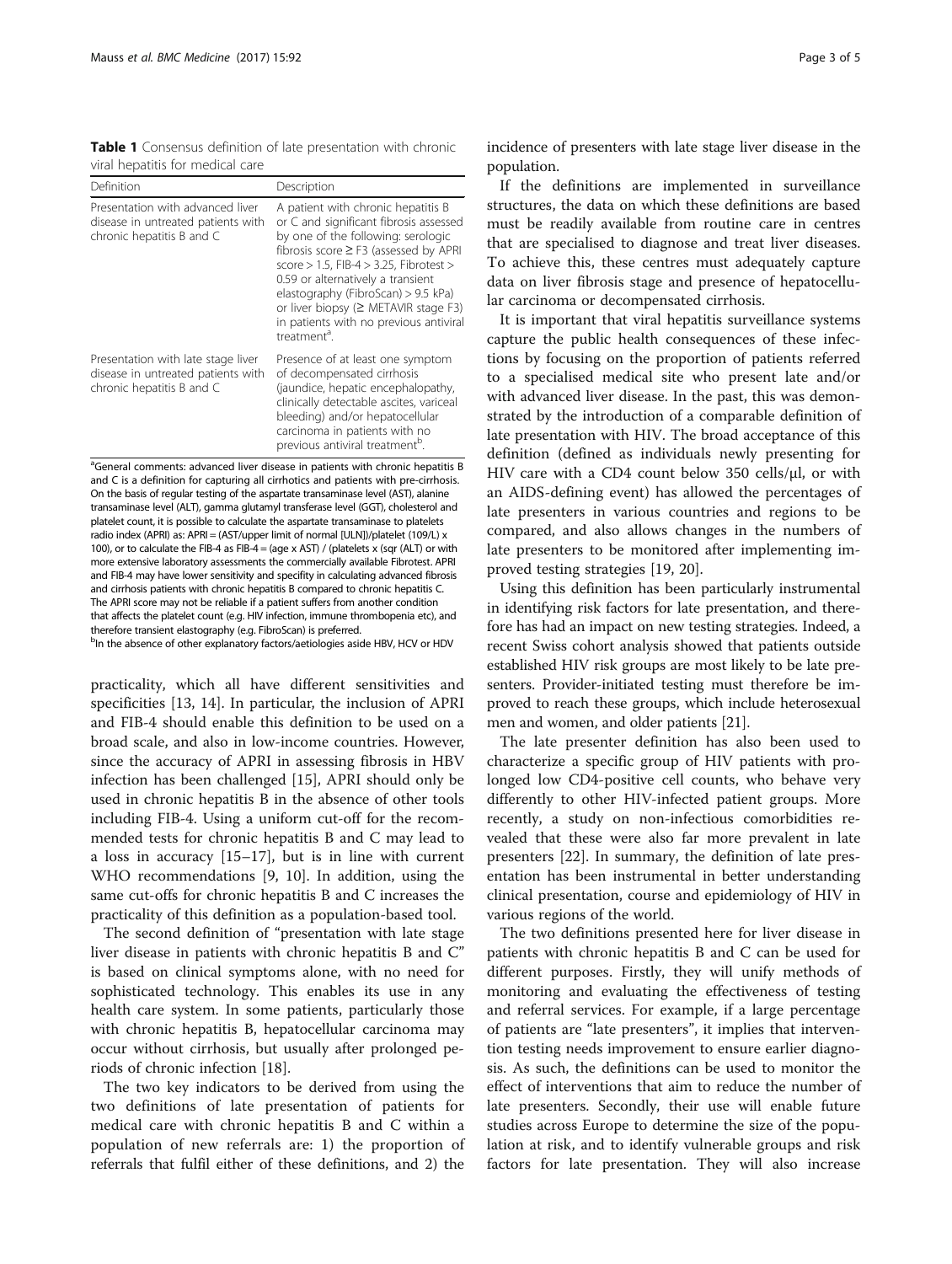<span id="page-3-0"></span>understanding of the social and medical barriers that limit access to healthcare in different European countries, and may initiate studies on access to treatment for late presenters across the region. It would therefore be beneficial if all national health agencies, institutions and researchers could implement these consensus definitions when reporting surveillance or research data on late presentation of chronic hepatitis B or C.

These consensus definitions of late presentation for viral hepatitis provide a useful tool for public health authorities in Europe and elsewhere, to gain a better understanding of epidemics. They will help to improve the quality of available epidemiological information on viral hepatitis and the prevention and control responses to the viral hepatitis epidemic.

#### **Endnotes**

<sup>1</sup>Case definitions for hepatitis B and C vary across European countries. Countries in the European Union (EU) and European Economic Area (EEA) are requested to follow EU 2012 case definitions for reporting at the European level. 2012/506/EC – Commission Implementing Decision of 8 August 2012 amending Decision 2002/ 253/EC laying down case definitions for reporting communicable diseases to the Community network under Decision No 2119/98/EC of the European Parliament and of the Council.

#### Abbreviations

EASL: European Association for the Study of the Liver; HBV: Hepatitis B Virus; HCV: Hepatitis C Virus; HDV: Hepatitis D Virus; WHO: World Health **Organization** 

#### Acknowledgements

European Consensus Working Group on Late Presentation for Viral Hepatitis Care: Stanislas Pol, European Association for the Study of the Liver (EASL), Paris; Maria Buti, EASL, Barcelona; Stefan Mauss, EASL, Düsseldorf; Erika Duffell, European Centre for Disease Prevention and Control (ECDC); Stefan Wiktor, Team Lead, Global Hepatitis Programme, World Health Organization (WHO), Geneva; Antons Mozalevskis, WHO Regional Office for Europe, Copenhagen; Irene Veldhuijzen, Public Health Service Rotterdam, the HEPscreen project, Hilje Logtenberg-van der Grient, European Liver Patients Association (ELPA); Nikos Dedes, European AIDS Treatment Group (EATG); Charles Gore, Hepatitis C Trust, World Hepatitis Alliance; Eberhard Schatz, Foundation De Regenboog Groep (FRG) representing Correlation Network, Hepatitis C Initiative; José Gatell, University of Barcelona, European AIDS Clinical Society (EACS); Jeffrey V Lazarus, Copenhagen HIV Programme (CHIP), Rigshospitalet, University of Copenhagen; Jens Lundgren, CHIP, Rigshospitalet, University of Copenhagen, EACS; Dorthe Raben, CHIP, Rigshospitalet, University of Copenhagen; Jürgen Rockstroh, University of Bonn, EACS, Chair of HIV in Europe; Brian West, European AIDS Treatment Group (EATG), Co-chair of HIV in Europe; Jordi Casabona, Centre d'Estudis Epidemiològics sobre les Infeccions de Transmissió Sexual i Sida de Catalunya (CEISCATT), Barcelona; Nikos Dedes, EATG, Greece.

#### Funding

The HIV in Europe initiative has received unrestricted funding from Gilead Sciences, Merck, Tibotec, Pfizer, Schering-Plough, Abbott, Boehringer Ingelheim, Bristol-Myers Squibb, GlaxoSmithKline, and ViiV Healthcare. The operational procedures within the initiative include the following, to maintain the autonomy of the initiative: the Steering Committee is the governing body on which sponsors have no representation; data, records, reports, intellectual property rights and know-how generated as result of the initiative shall be deemed vested in and the

property of the Steering Committee, represented by AIDS Fonds Netherlands and CHIP Department of Infectious Diseases, Rigshospitalet. CHIP has received funding from the European Union for the OptTEST project, within the framework of the Second Health Programme (2008–2013), and the Danish National Research Foundation (grant number DNRF126). The funders had no role in the study design, analysis, decision to publish, or preparation of the manuscript.

#### Availability of data and materials

Not applicable.

#### Authors' contributions

SM, JL, JR made substantial contributions to the conception and design; SM, MB, JL, SP, DR, and JR performed analysis and interpretation; SM, JL, ED, DR, and JR drafted the article; SM, MB, ED, HL, AM, JL, JL, SP, DR, CG, ES, SW, and JR critically revised the manuscript for important intellectual content. All authors read and approved the final manuscript.

#### Competing interests

SM has received honoraria for speaking and advisory boards from AbbVie, Bristol-Myers Squibb (BMS), Gilead, Janssen, Merck Sharp and Dohme (MSD), and ViiV Healthcare; SP has received honoraria for speaking and advisory boards from AbbVie, BMS, Gilead, Janssen, and MSD; MB has received honoraria for speaking and advisory boards from AbbVie, Gilead, Janssen, and Merck; JKR has received honoraria for speaking and advisory boards from Abbott, Abbvie, Gilead, Hexal, Janssen, Merck and ViiV; JVL has received speaker fees and/or research grants from AbbVie, Gilead Sciences, and MSD; ES has received grants/research support from AbbVie, and Gilead. All other authors declare that they have no competing interests.

#### Consent for publication

Not applicable.

Ethics approval and consent to participate Not applicable.

#### Publisher's Note

Springer Nature remains neutral with regard to jurisdictional claims in published maps and institutional affiliations.

#### Author details

<sup>1</sup> Center for HIV and Hepatogastroenterology, Humboldtstrasse 18, 40237 Düsseldorf, Germany. <sup>2</sup> European Association for the Study of the Liver (EASL) 7rue Daubin, 1203 Geneva, Switzerland. <sup>3</sup>Liver Unit Hospital Universitari Vall d'Hebron and Centro de Investigación Biomédica en Red (CIBER) de Enfermedades Hepáticas y Digestivas (CIBERehd)del Instituto Carlos III Barcelona, Paseo Valle Hebron 127, Barcelona 08035, Spain. <sup>4</sup>European Centre for Disease Prevention and Control (ECDC), Granits väg 8, 171 65 Solna, Sweden. <sup>5</sup>Hepatitis C Trust, World Hepatitis Alliance, 27 Crosby Row, London SE1 3YD, UK. <sup>6</sup>CHIP, Department of Infectious Diseases Section 2100 Rigshospitalet, University of Copenhagen, Finsencentret, Blegdamsvej 9, DK-2100 Copenhagen, Denmark. <sup>7</sup> European Liver Patients Association (ELPA) Rue de la Loi 235/27, 1040 Brussels, Belgium. <sup>8</sup>World Health Organization (WHO) Regional Office for Europe, UN City Marmorvej 51, DK-2100 Copenhagen, Denmark. <sup>9</sup> Liver Department, Cochin Hospital, 27, rue du Faubourg-Saint-Jacques, 75014 Paris, France. <sup>10</sup>HIV in Europe, Section 2100, Finsencentret Blegdamsvej 9, DK-2100 Copenhagen, Denmark. 11Foundation De Regenboog Groep (FRG) representing Correlation Network, Hepatitis C Initiative, Postbus 10887, 1001 EW Amsterdam, The Netherlands. 12Global Hepatitis Programme, World Health Organization (WHO), Geneva, Switzerland. <sup>13</sup>Department of Medicine I, University of Bonn, Sigmund-Freud-Str. 25, D-53105 Bonn, Germany.

#### Received: 11 December 2016 Accepted: 13 April 2017 Published online: 03 May 2017

#### References

1. World Health Organization Regional Office for Europe. Hepatitis C in the WHO European region. Fact sheet July 2015 [Internet]. World Health Organization; 2015. [http://www.euro.who.int/\\_\\_data/assets/pdf\\_file/0010/](http://www.euro.who.int/__data/assets/pdf_file/0010/283357/fact-sheet-en-hep-c.pdf?ua=1) [283357/fact-sheet-en-hep-c.pdf?ua=1.](http://www.euro.who.int/__data/assets/pdf_file/0010/283357/fact-sheet-en-hep-c.pdf?ua=1) Accessed [03 Apr 2017].